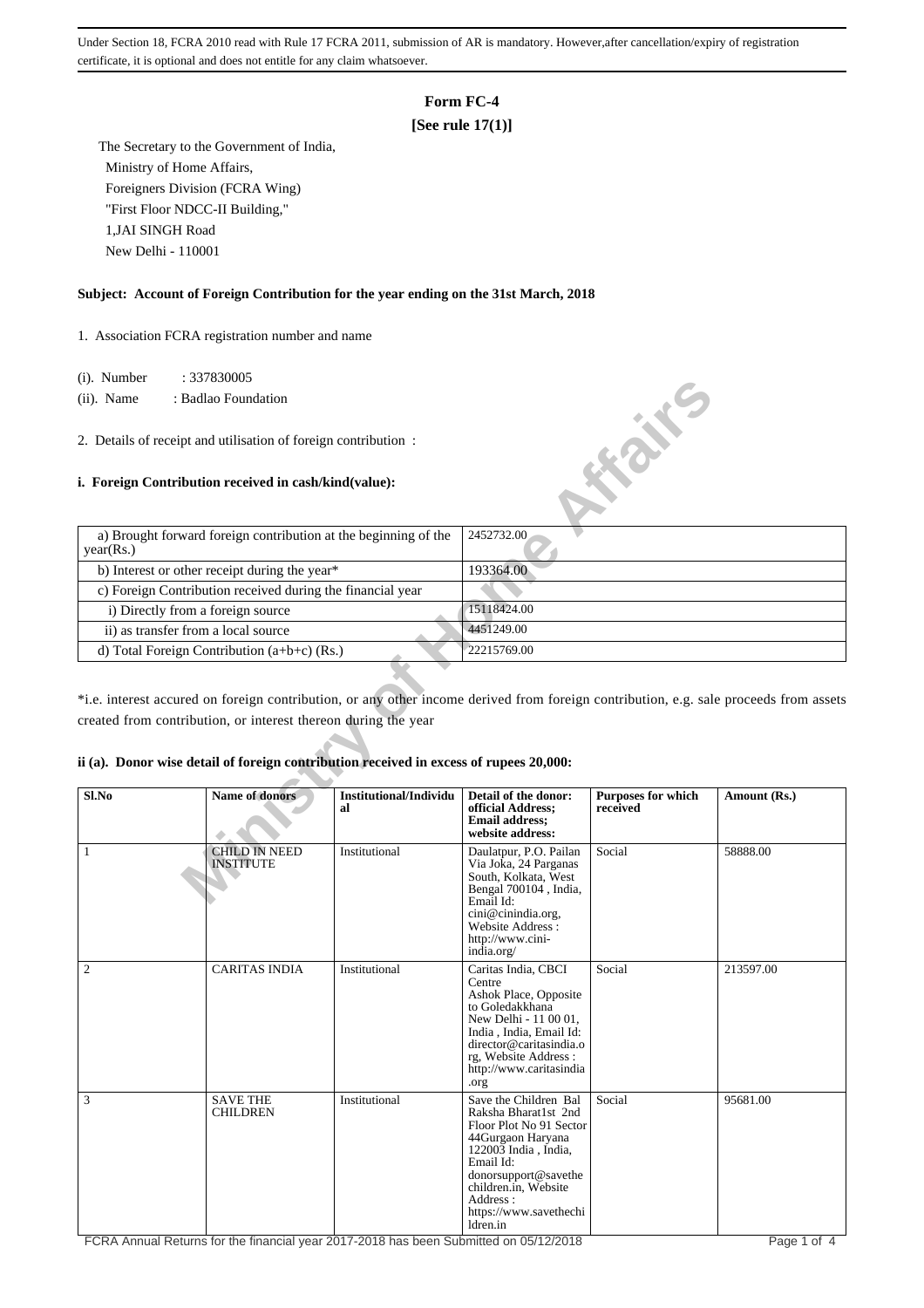| Sl.No          | Name of donors                       | Institutional/Individu<br>al | Detail of the donor:<br>official Address;<br><b>Email address;</b><br>website address:                                                                                                                                    | <b>Purposes for which</b><br>received | Amount (Rs.) |
|----------------|--------------------------------------|------------------------------|---------------------------------------------------------------------------------------------------------------------------------------------------------------------------------------------------------------------------|---------------------------------------|--------------|
| $\overline{4}$ | <b>OXFAM INDIA</b>                   | Institutional                | Oxfam India, Shriram<br>Bharatiya Kala Kendra<br>4th and 5th Floor 1,<br>Copernicus Marg New<br>Delhi-110001, India,<br>Email Id:<br>delhi@oxfamindia.org,<br>Website Address:<br>https://www.oxfamindi<br>a.org          | Social                                | 1168791.00   |
| 5              | <b>OXFAM INDIA</b>                   | Institutional                | Oxfam India,<br>Shriram Bharatiya Kala<br>Kendra<br>4th and 5th Floor<br>1, Copernicus Marg<br>New Delhi- $110001$ ,<br>India, Email Id:<br>delhi@oxfamindia.org,<br>Website Address:<br>https://www.oxfamindi<br>a.org   | Social                                | 1440000.00   |
| 6              | CHILD FUND INDIA                     | Institutional                | Post Box No. 5054, 22,<br>Museum Road.<br>Bangalore-560 001,<br>Karnataka, India,<br>Email Id:<br>office@childfundindia.<br>org, Website Address:<br>http://www.childfundin<br>dia.org/                                   | Social                                | 1474292.00   |
| $\tau$         | <b>WELT HUNGER</b><br><b>HILFE</b>   | Institutional                | Friedrich-Ebert-Str.<br>1D-53173 Bonn.<br>Germany, Email Id:<br>info@welthungerhilfe.<br>de, Website Address :<br>https://www.welthunge<br>rhilfe.de/                                                                     | Social                                | 5102038.00   |
| 8              | <b>KARL KUBEL</b><br><b>STIFTUNG</b> | Institutional                | Germany, Germany,<br>Email Id:<br>info@kkstiftung.de,<br>Website Address:<br>http://www.kkstiftung.<br>de <sup>j</sup>                                                                                                    | Social                                | 2198581.00   |
| 9              | <b>WELT HUNGER</b><br><b>HILFE</b>   | Institutional                | Friedrich-Ebert-Str.<br>1D-53173 Bonn,<br>Germany, Email Id:<br>info@welthungerhilfe.<br>de, Website Address :<br>https://www.welthunge<br>rhilfe.de/                                                                     | Social                                | 4373086.00   |
| 10             | FIND YOUR FEET                       | Institutional                | Find Your Feet Unit<br>316 Bon Marche<br>Centre 241 - 251<br>Ferndale Road London<br>SW9 8BJ United<br>Kingdom, United<br>Kingdom, Email Id:<br>fyf@fyf.org.uk,<br>Website Address :<br>http://www.find-your-<br>feet.org | Social                                | 3260452.00   |
| 11             | <b>FIND YOUR FEET</b>                | Institutional                | Find Your Feet Unit<br>316 Bon Marche<br>Centre 241 - 251<br>Ferndale Road London<br>SW9 8BJ United<br>Kingdom, United<br>Kingdom, Email Id:<br>fyf@fyf.org.uk,<br>Website Address:<br>http://www.find-your-<br>feet.org  | Social                                | 184267.00    |

(b). Cumulative purpose-wise amount of all foreign contribution donation received :

| Sl.No | Purpose                 | Amount               |
|-------|-------------------------|----------------------|
|       | $\sim$ $\sim$<br>Social | $\Omega$<br>.0424.00 |

## **(iii). Details of Utilization of foreign contribution:**

FCRA Annual Returns for the financial year 2017-2018 has been Submitted on 05/12/2018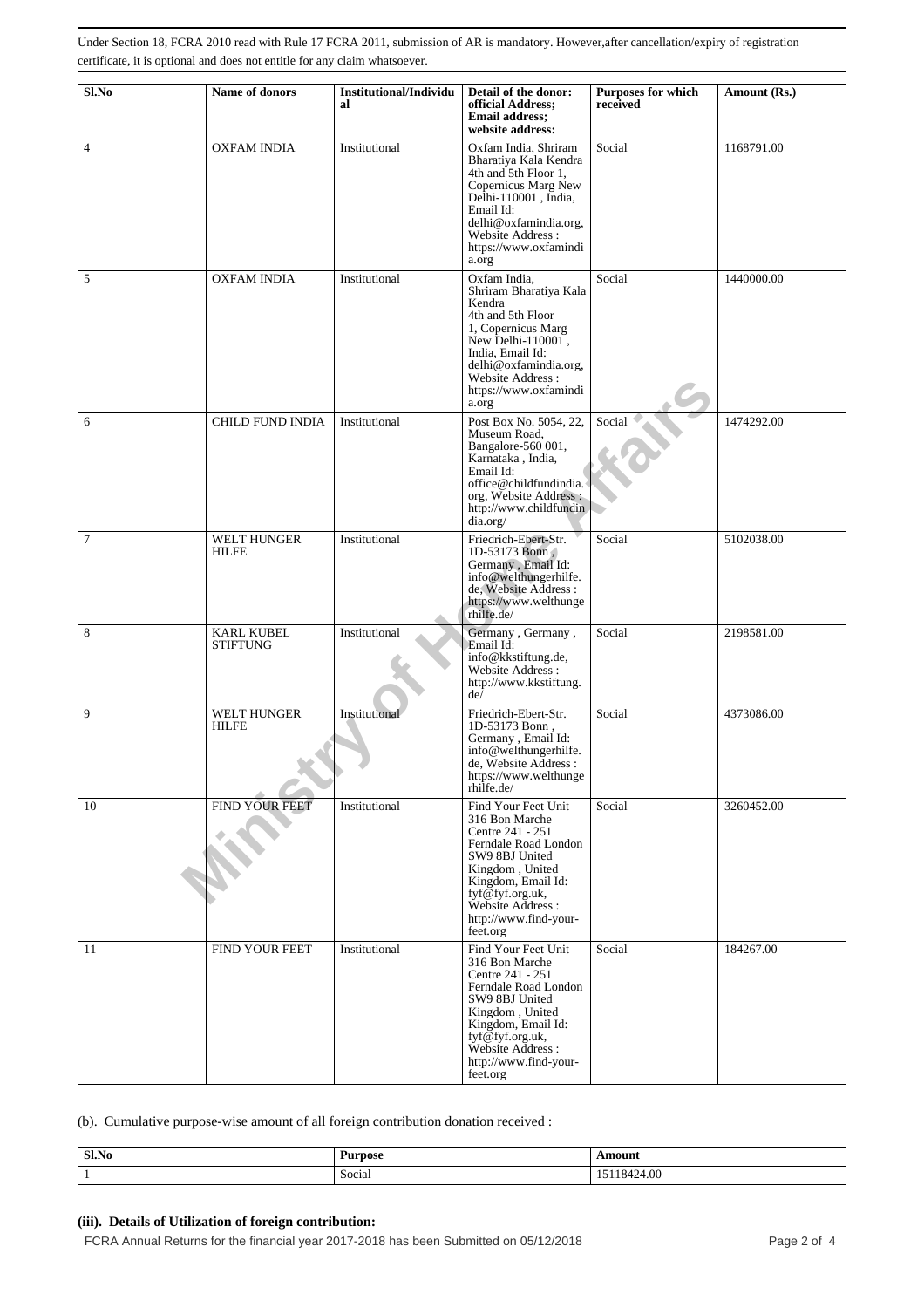| a. Total Utilization* for projects as per aims and<br>objectives of the association (Rs.) | 13862614.00 |
|-------------------------------------------------------------------------------------------|-------------|
| b. Total Administrative Exprenses as provided in Rule<br>5, FCRA 2011 (Rs.)               | 1531652.00  |
| c. Total invested in term deposits (Rs.)                                                  | 0.00        |
| d. Total Purchase of fresh assets (Rs.)                                                   | 5101645.00  |
| Total utilization in the year(Rs.) $(a+b+d)$                                              | 20495911.00 |

\* It is affirmed that the utilisation of foreign contribution is not in contravention of the provisions contained in proviso to Sction 9(e) and Section 12(4)(f) of the Act which states that the acceptance of foreign contribution is not likely to affect prejudically.

(A) the soverignty and integrity of india; or.

(B) the security, strategic, scientific or echnomic interest of the state; or

- (C) the public interest; or
- (D) freedom or fairness of election to any legistature; or
- (E) friendly relations with any foreign state; or

|                    | (C) the public interest; or                                                                                                                            |                                                                                           |                  |                   |
|--------------------|--------------------------------------------------------------------------------------------------------------------------------------------------------|-------------------------------------------------------------------------------------------|------------------|-------------------|
|                    | (D) freedom or fairness of election to any legistature; or                                                                                             |                                                                                           |                  |                   |
|                    | (E) friendly relations with any foreign state; or                                                                                                      |                                                                                           |                  |                   |
|                    | (F) harmony between religious, racial, social, lingusitic or relgional groups, castes or communities                                                   |                                                                                           |                  |                   |
|                    | iv. Balance of unutilized foreign contribution, in<br>$\cosh/bank$ , at the end of the year(Rs.):<br>v. Total number of foreigner working (salaried/in | 1719858.00<br>$\Omega$                                                                    |                  |                   |
| honorary capacity. | 3. (a) Details of designated Fc bank account for receipt of Foreign Contribution (As on 31st March of the year ending):                                |                                                                                           |                  |                   |
|                    |                                                                                                                                                        |                                                                                           |                  |                   |
| Sl.No              | <b>Name of Bank</b>                                                                                                                                    | <b>Branch Address</b> (With<br>pincode)                                                   | <b>IFSC Code</b> | <b>Account No</b> |
| 1                  | <b>CENTRAL BANK OF</b><br><b>INDIA</b>                                                                                                                 | P.O.MIHIJAM<br><b>DIST.:DUMKA JAMTARA</b><br>BIHAR 815354, Mihijam,<br>Jharkhand, Jamtara | CBIN0280079      | XXXXXX7753        |
|                    | 3. (b) Details of all utilization bank accounts for utilization of Foregin Contribution (As on 31st March of the year ending)                          |                                                                                           |                  |                   |
| Sl.No              | <b>Name of Bank</b>                                                                                                                                    | <b>Branch Address</b> (With<br>pincode)                                                   | <b>IFSC Code</b> | <b>Account No</b> |
| 1                  | <b>CENTRAL BANK OF</b><br><b>INDIA</b>                                                                                                                 | P.O.MIHIJAM<br>DIST.: DUMKA JAMTARA<br>$PIHAD$ $Q15354$ Mihijam                           | CBIN0280079      | XXXXXX8829        |

| Sl.No          | <b>Name of Bank</b>                    | <b>Branch Address</b> (With<br>pincode)                                                                               | <b>IFSC Code</b> | <b>Account No</b> |
|----------------|----------------------------------------|-----------------------------------------------------------------------------------------------------------------------|------------------|-------------------|
|                | <b>CENTRAL BANK OF</b><br><b>INDIA</b> | P.O.MIHIJAM<br><b>DIST.:DUMKA JAMTARA</b><br>BIHAR 815354, Mihijam,<br>Jharkhand, Jamtara                             | CBIN0280079      | XXXXXX8829        |
| $\overline{2}$ | STATE BANK OF INDIA                    | JHARKHAND, TESO<br><b>BATHAN POST</b><br>CHANDANA GODDA,<br>Jharkhand, Godda                                          | SBIN0015758      | XXXXXXX9597       |
| 3              | <b>CENTRAL BANK OF</b><br><b>INDIA</b> | P.O.MIHIJAM<br><b>DIST.:DUMKA JAMTARA</b><br>BIHAR 815354, Mihijam,<br>Jharkhand, Jamtara                             | CBIN0280079      | XXXXXX3430        |
| $\overline{4}$ | <b>STATE BANK OF INDIA</b>             | MIHIJAM,TEH.JAMTARA<br>.815354 JAMTARA<br>JHARKHAND, MIHIJAM<br><b>STATION ROAD</b><br>JAMTARA, Jharkhand,<br>Jamtara | SBIN0008085      | XXXXXXX0457       |
| 5              | <b>STATE BANK OF INDIA</b>             | MIHIJAM,TEH.JAMTARA<br>.815354 JAMTARA<br>JHARKHAND, MIHIJAM<br><b>STATION ROAD</b><br>JAMTARA, Jharkhand,<br>Jamtara | SBIN0008085      | XXXXXXX7493       |